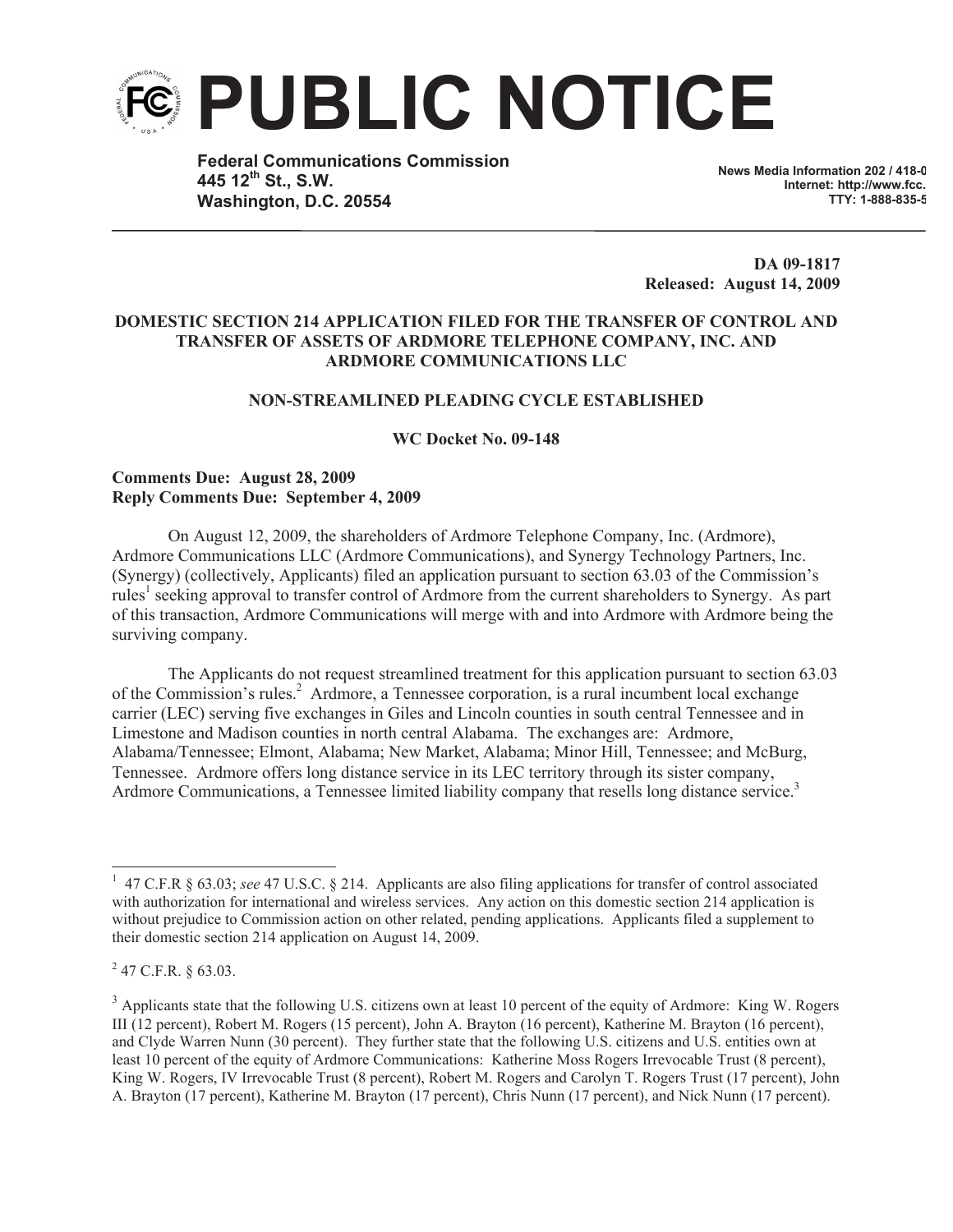Synergy, a newly-formed Tennessee corporation that does not, itself, provide telecommunications service, is owned 50 percent by West Kentucky Rural Telephone Cooperative Corporation, Inc. (West Kentucky), a Kentucky corporation, and Ben Lomand Rural Telephone Cooperative, Inc. (Ben Lomand), a Tennessee corporation. Applicants state that no member-subscriber owns a 10 percent or greater interest in either cooperative. West Kentucky is an incumbent LEC serving 23 exchanges in eight counties in northwest Tennessee and west Kentucky. It also offers long distance service in its LEC territory through its subsidiary. Ben Lomand is an incumbent LEC serving 17 exchanges in 10 counties in central Tennessee. It also provides, through its subsidiaries, competitive LEC service in Sparta, McMinnville, and Crossville in central Tennessee, as well as long distance service in these areas, the LEC territory of Ben Lomand, and, to a limited extent, in areas served by BellSouth and Frontier Communications Corp. in Tennessee.<sup>4</sup> Applicants state that they are incumbent independent local exchange carriers that have, in combination, fewer than two percent of the nation's subscriber lines installed in the aggregate nationwide and no overlapping or adjacent service areas. Because this transaction is more complex than usual, in order to analyze whether the proposed transaction would serve the public interest, this application will not be streamlined.<sup>5</sup>

Pursuant to the terms of the proposed transaction, Applicants state that Synergy will purchase 100 percent of the issued and outstanding shares of Ardmore's common stock. Prior to, but in conjunction with, the sale of the common stock, Ardmore Communications will merge with and into Ardmore with Ardmore being the surviving company, and Ardmore Communications will cease to exist. As of the consummation of the proposed transaction, Synergy will own 100 percent of Ardmore.

Applicants state that a grant of this application will serve the public interest, convenience, and necessity because Synergy's owners have long running experience in serving rural areas, and the combination of the companies will enhance their ability to provide advanced services to Ardmore's customers. In addition, Applicants state that the proposed transaction will not harm competition and that it will be transparent to customers who will continue to receive service upon the same rates, terms, and conditions as immediately prior to the transaction.

## **GENERAL INFORMATION**

The transfer of control and assets identified herein has been found, upon initial review, to be acceptable for filing as a non-streamlined application. The Commission reserves the right to return any transfer application if, upon further examination, it is determined to be defective and not in conformance with the Commission's rules and policies. Pursuant to section 63.03(a) of the Commission's rules, 47 CFR § 63.03(a), interested parties may file comments **on or before August 28, 2009** and reply comments **on or before September 4, 2009**. Comments may be filed using: (1) the Commission's Electronic Comment Filing System (ECFS), (2) the Federal Government's e-Rulemaking Portal, or (3) by filing paper copies. *See Electronic Filing of Documents in Rulemaking Proceedings*, 63 FR 24121 (1998).

■ Electronic Filers: Comments may be filed electronically using the Internet by accessing the ECFS: http://www.fcc.gov/cgb/ecfs/ or the Federal e-Rulemaking Portal: http://www.regulations.gov. Filers should follow the instructions provided on the website for submitting comments.

<sup>&</sup>lt;sup>4</sup> Ben Lomand resells mobile wireless service in its incumbent and competitive LEC service areas. Applicants state that it does not offer wireless service in any area that overlaps or is adjacent to the areas in which Ardmore and Ardmore Communications provide service.

 $5$  47 C.F.R. § 63.03(b), (c)(1)(v).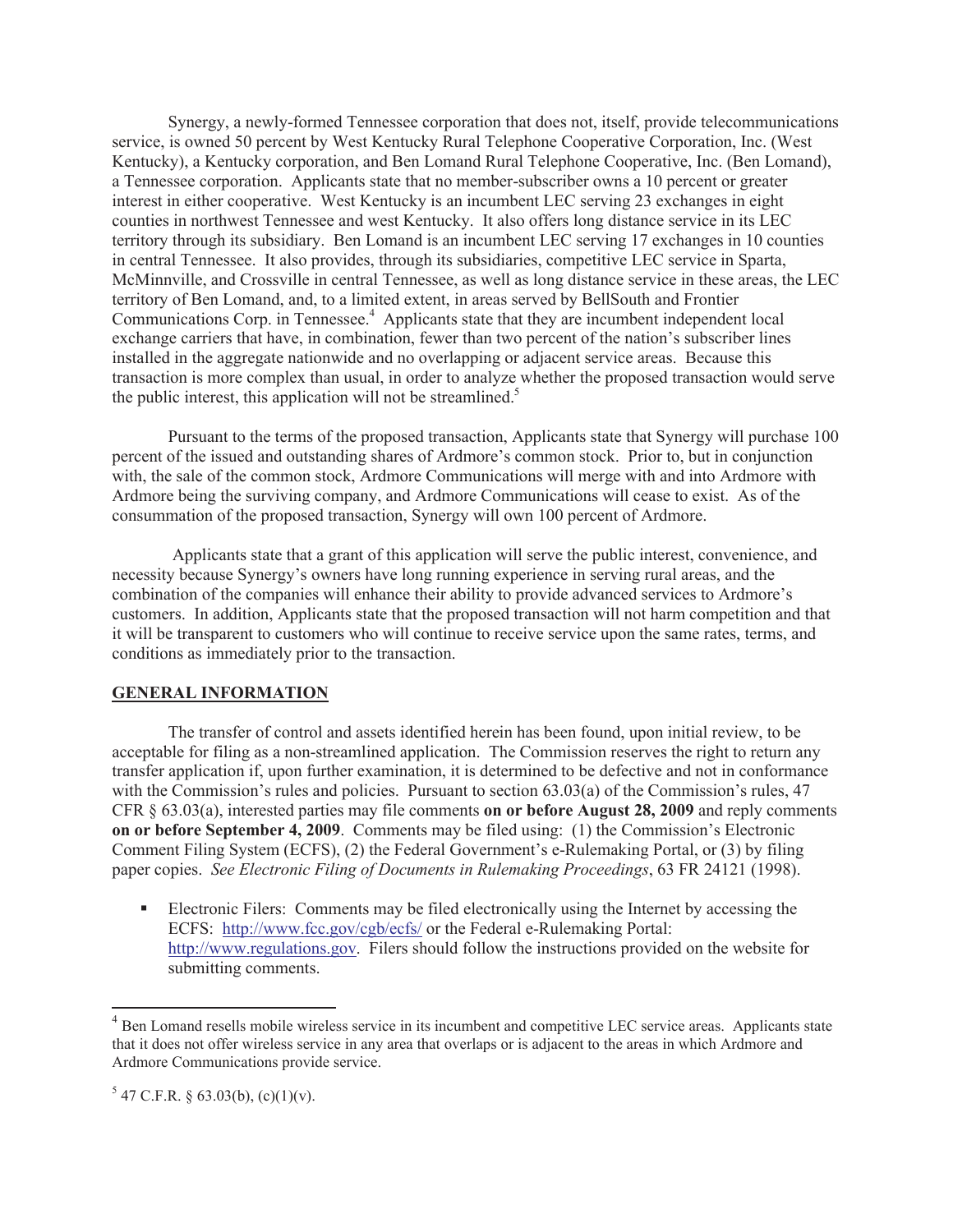- For ECFS filers, if multiple docket or rulemaking numbers appear in the caption of this proceeding, filers must transmit one electronic copy of the comments for each docket or rulemaking number referenced in the caption. In completing the transmittal screen, filers should include their full name, U.S. Postal Service mailing address, and the applicable docket or rulemaking number. Parties may also submit an electronic comment by Internet e-mail. To get filing instructions, filers should send an e-mail to ecfs@fcc.gov, and include the following words in the body of the message, "get form." A sample form and directions will be sent in response.
- Paper Filers: Parties who choose to file by paper must file an original and four copies of each filing. If more than one docket or rulemaking number appears in the caption of this proceeding, filers must submit two additional copies for each additional docket or rulemaking number.

Filings can be sent by hand or messenger delivery, by commercial overnight courier, or by firstclass or overnight U.S. Postal Service mail. All filings must be addressed to the Commission's Secretary, Office of the Secretary, Federal Communications Commission.

The Commission's contractor will receive hand-delivered or messenger-delivered paper filings for the Commission's Secretary at 236 Massachusetts Avenue, N.E., Suite 110, Washington, D.C. 20002. The filing hours at this location are 8:00 a.m. to 7:00 p.m. All hand deliveries must be held together with rubber bands or fasteners. Any envelopes must be disposed of before entering the building. Commercial overnight mail (other than U.S. Postal Service Express Mail and Priority Mail) must be sent to 9300 East Hampton Drive, Capitol Heights, MD 20743. U.S. Postal Service first-class, Express, and Priority mail should be addressed to 445 12th Street, S.W., Washington D.C. 20554.

People with Disabilities: To request materials in accessible formats for people with disabilities (braille, large print, electronic files, audio format), send an e-mail to fcc504@fcc.gov or call the Consumer & Governmental Affairs Bureau at (202) 418-0530 (voice), (202) 418-0432 (tty).

#### **In addition, one copy of each pleading must be sent to each of the following**:

- 1) The Commission's duplicating contractor, Best Copy and Printing, Inc., 445 12th Street, S.W., Room CY-B402, Washington, D.C. 20554, www.bcpiweb.com; phone: (202) 488-5300 fax: (202) 488-5563;
- 2) The Commission's duplicating contractor, Best Copy and Printing, Inc., fcc@bcpiweb.com; phone: (202) 488-5300; fax: (202) 488-5563;
- 3) Tracey Wilson-Parker, Competition Policy Division, Wireline Competition Bureau, tracey.wilson-parker@fcc.gov;
- 4) Jodie May, Competition Policy Division, Wireline Competition Bureau, jodie.may@fcc.gov;
- 5) Jim Bird, Office of General Counsel, jim.bird@fcc.gov.

Filings and comments are available for public inspection and copying during regular business hours at the FCC Reference Information Center, Portals II, 445 12th Street, S.W., Room CY-A257, Washington, D.C. 20554. They may also be purchased from the Commission's duplicating contractor, Best Copy and Printing, Inc., Portals II, 445 12th Street, S.W., Room CY-B402, Washington, D.C. 20554; telephone: (202) 488-5300; fax: (202) 488-5563; e-mail: fcc@bcpiweb.com; url: www.bcpiweb.com.